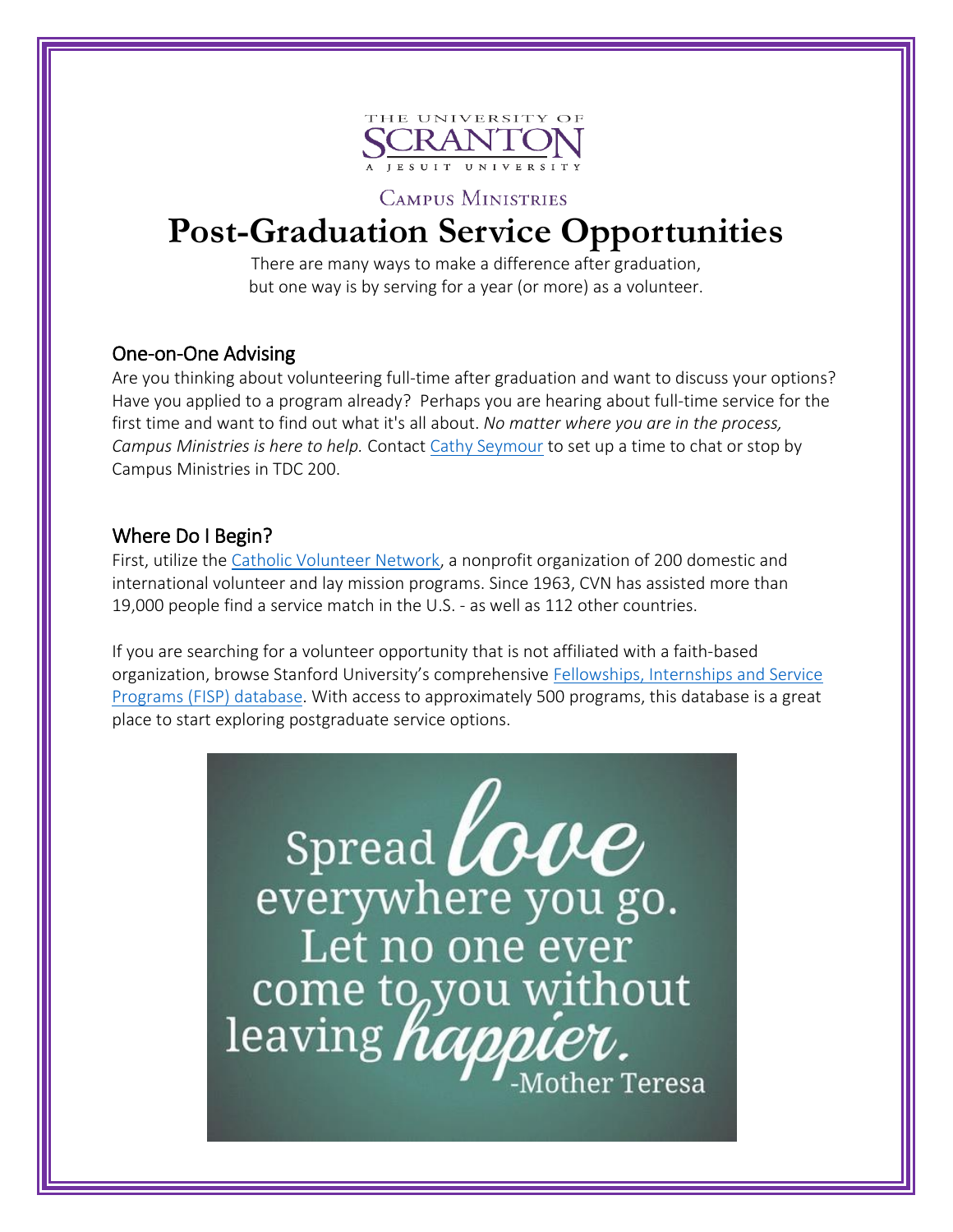# Questions to Consider

## Why do I want to volunteer?

A simple exercise is to create a list of reasons WHY you are thinking of doing volunteer service after graduation. Make a list of pro's and con's to help make sure you really want to volunteer.

#### What type of program do I want?

You will need to begin narrowing down those that interest you. Do some research into the varieties and begin to eliminate programs that do not interest you. Here are some categories to consider:

- Domestic vs. International
- Secular vs. Religiously-based
- Individual-oriented vs. Community-oriented
- Structured program vs. Self-initiated travel/work
- One year (or shorter) vs. Two years (or longer)

#### How will this affect my future career plans and goals?

Think about what you hope to gain from a volunteer experience and how it might fit in to your future career plans. What would be some benefits of a volunteer experience on my future graduate school and/or career plans? What would be some drawbacks? Consider whether you can financially afford to do service instead of working. Note that many volunteer organizations can help you defer loan payments, but this depends on your lender.

#### How will this affect my relationships?

Parents, families, significant others, and friends may be affected by your decision. Make sure to talk it over with the important people in your life.

#### Are there other questions or issues I need to consider?

If you have any physical or emotional health questions or factors that may affect your ability to perform certain types of volunteer work, make sure to discuss those with the program coordinators. Think about other factors or issues unique to you or your situation.

#### Are there other options I should consider?

Internships, summer programs, short-term opportunities, non-profit work, human service work, and religious life are all positive experiences related to volunteering. If you want more information on these options talk to the Center for Service and Social Justice or the Career Development Office.

*(Information adapted from [http://www.bc.edu/offices/service/postgrad.html\)](http://www.bc.edu/offices/service/postgrad.html)*